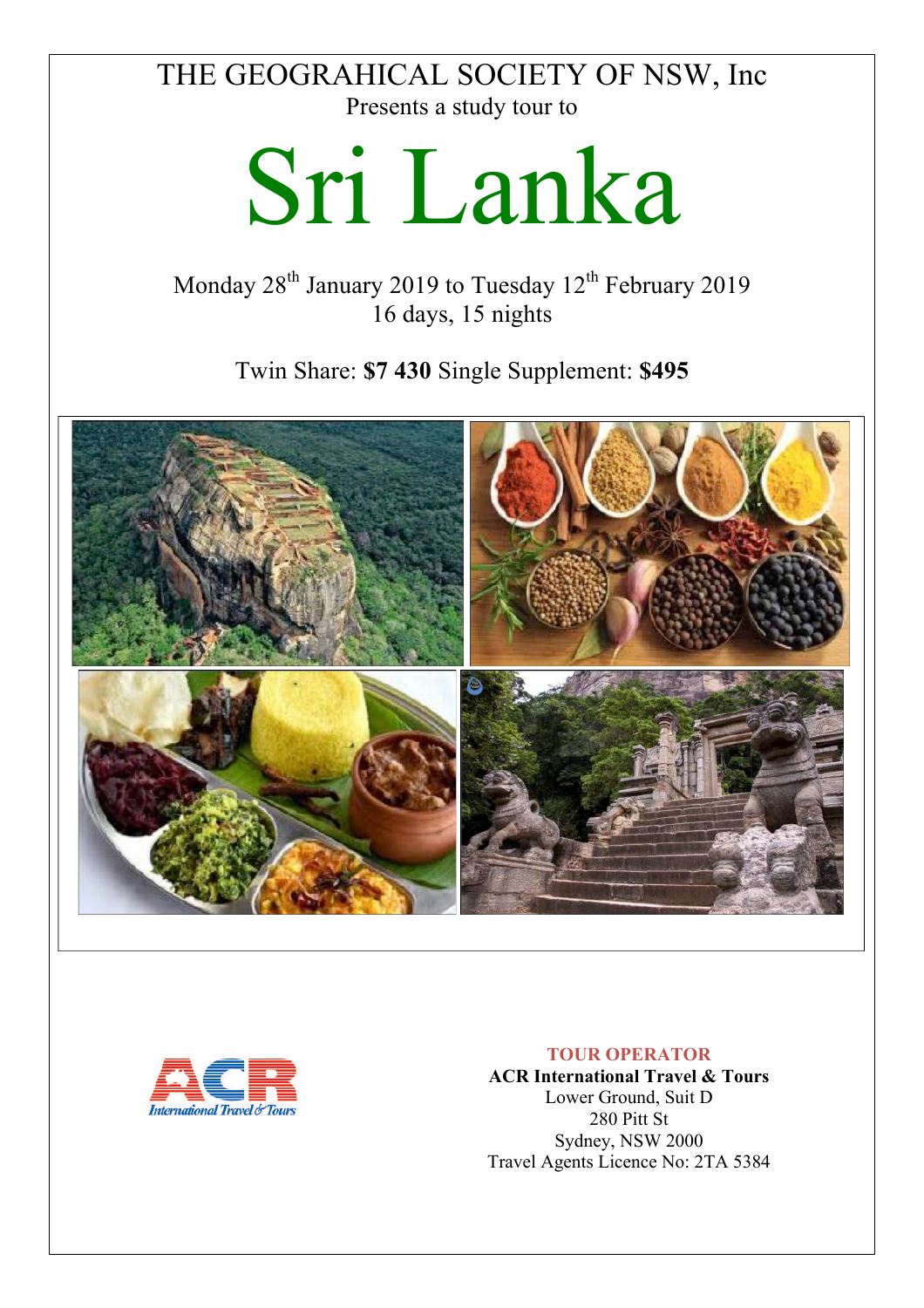# **Sri Lanka Itinerary January/February 2019**

# **Day 1: Monday 28th January – Sydney to Negombo, via Singapore**

Depart on Malaysian Airlines flight MH 122 departing 13.10, arriving Kuala Lumpur. Change to MH 179 flight departing 22.25 to Bandaranaike Airport, Katunayaka arriving at 23.25. Transfer to the Camelot Beach Hotel at Negombo (about 20 mins). Stay 1 night

# **Day 2: Tuesday 29th January – to Habarana**

Drive to Yapahuwa  $(2<sup>1</sup>/<sub>2</sub> hours)$  calling at the Elephant Foundation in Pinnawela en route. The Millennium Elephant Foundation's aim is to constantly develop the care and treatment of captive elephants in Sri Lanka by providing a refuge with appropriate amenities and facilities.

After a traditional lunch and a visit to a paper factory, continue to Yapahuwa, a  $13<sup>th</sup>$  C citadel built around a granite outcrop and one of the sites in Sri Lanka's famous Cultural Triangle.



Continue onto Habarana (2 hours) and check into the hotel. Stay 4 nights at Habarana Lodge. **B,L,D** 



#### **Day 3: Wednesday 30th January – Rock Fortress**

Starting early to beat the heat, visit the Rock Fortress, one of Sri Lanka's UNESCO listed World Heritage sites. Climb the stone staircase to reach the ruins of an ancient Palace complex on top of the rock. Return to the hotel. **B,L**

# **Day 4: Thursday 31st January – Anuradhapura**

Head to the ruins of the ancient capital of Anuradhapura, another UNESCO World Heritage site. The sprawling complex contains a rich collection of archaeological and architectural wonders built during Anuradhapura's thousand year rule over Sri Lanka. Return to the hotel. **B,L** 





# **Day 5: Friday 1st February – Polonnaruwa**

Visit Polonnaruwa, another ancient capital and World Heritage site. Ruling the central plains of Sri Lanka 800 years ago, it was once a thriving commercial and religious centre. Explore the archaeological park with hundreds of structures including tombs, temples, statues and stupas. Return to the hotel. **B.L** 

### **Day 6: Saturday 2nd February – to Kandy**

Visit the Dambulla Cave Temples, also known as the Golden Temple of Dambulla, another World Heritage site, the bestpreserved cave temple complex in Sri Lanka (warning: 325 steps) to reach the cave area). Further on, call at a spice garden to indulge the senses and gain an insight into the old age industry that drew merchants from across the globe to ancient Sri Lanka.





Continue to Kandy (2 hours) and check into the hotel. In the evening visit the Temple of the Tooth, housing Sri Lanka's most important Buddhist relic. Stay 3 nights at Hotel Tree of Life. **B,D** 

# **Day 7: Sunday 3rd February – Kandy**

Visit the Peradeniya Botanical Gardens, an 147 acre expanse of well kept trees, flowers and pathways. Officially established by the British (1843) the garden dates back to the Kandyan Kingdom of the  $14<sup>th</sup>$  C. Later call at the Gem and Lapidary Museum to see some of the gems for which Sri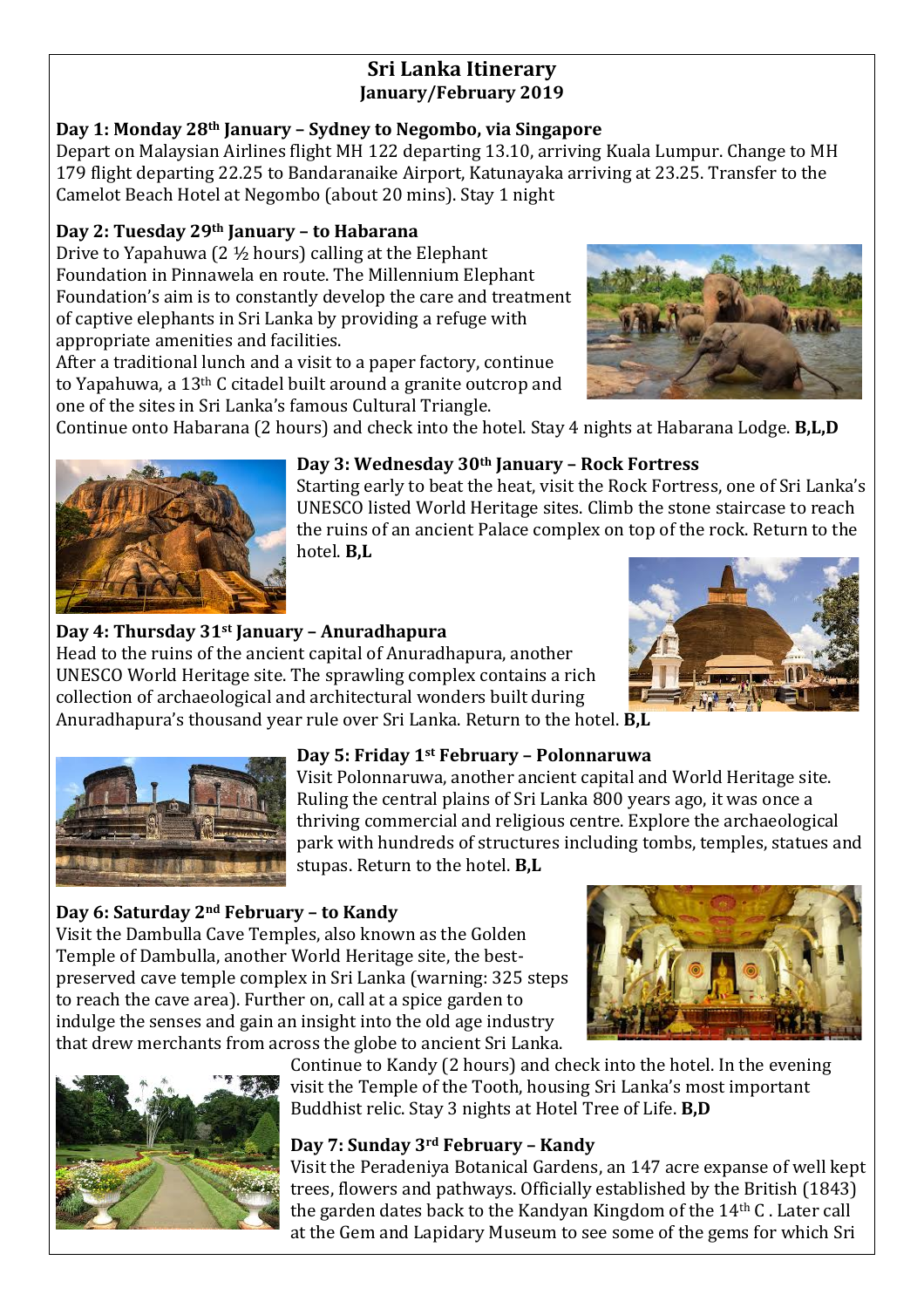#### Lanka is famous. Late afternoon, attend a Cultural show. Return to the hotel **B,D**

#### **Day 8: Monday 4th February – Dambana**

Dambana Vaddha Village is the primary home of the last surviving aboriginal people of Sri Lanka. Called Yakasha in pre-Christian times, they were Vaddha (hunters) but now refer to themselves as Wannila Antho (forest dwellers). After lunch at the village, return to the hotel. **B, L, D**

#### **Day 9: Tuesday 5th February– to Nuwara Eliya**





Drive to Nuwara Eliya ( $2\frac{1}{2}$  hrs), often described as 'Little England' as it was the favoured cool-climate retreat for English and Scottish pioneers of Sri Lanka's tea industry. Visit the historic Grand Hotel Nuwara Eliya for lunch (optional) then later call at the Pedro Tea Estate. The tea factory, built in 1885, is still packed with  $19<sup>th</sup>$  C engineering. From the Tea Estate, take an enjoyable 5km walk (return) to Lovers Leap, an impressive waterfall, and visit the Seetha Amman Temple. Stay 1 night Grand Hotel. **B,D** 

#### **Day 10: Wednesday 6th February – to Yala**

Drive to Yalla  $(4\frac{1}{2}$  hrs) calling at the Lower Ravana Falls en route. Located on a scenic route, the waterfall also known as Bamabaragama Falls, is a popular destination. Continue to Yala. Stay 2 nights at Oak Ray Yala. **B,D** 



A full day safari in Yala National Park. The combined Nature Reserve and National Park is home to 44 varieties of mammal and 215 bird species including Leopards, Elephants, Sloth Bears, Sambas, Spotted Deer and crocodiles. Return to the hotel when the park closes. **B,L,D** 

### **Day 12: Friday 8th February –to Dickwella**

Making an early start, drive to Dickwella in the south  $(2\frac{1}{2}hrs)$ . Visit the Beeralu Lace Craft Village showcasing what is recognised as a national craft before calling at Dondra Head with its octagonal 19<sup>th</sup> C lighthouse marking Sri Lanka's most southerly tip. Continue to the Wewurukannala Virara, which has an impressive statue of Buddha and an unnerving interpretation of Hell. Check into the hotel and enjoy a dip in the pool or the sea. Stay 2 nights Dickwella Resort and Spa. **B,D** 



### **Day 13: Saturday 9th February – Whale Watching**



A very early start (pick up at 4.30am) for a morning cruise. The south coast of Sri Lanka is one of the world's best places for whale watching and while a large variety of whales and dolphins are commonly seen, there are no guarantees. The whale watching sessions lasts for about 4 hours. Return to the hotel about noon and have a restful afternoon. **B,D**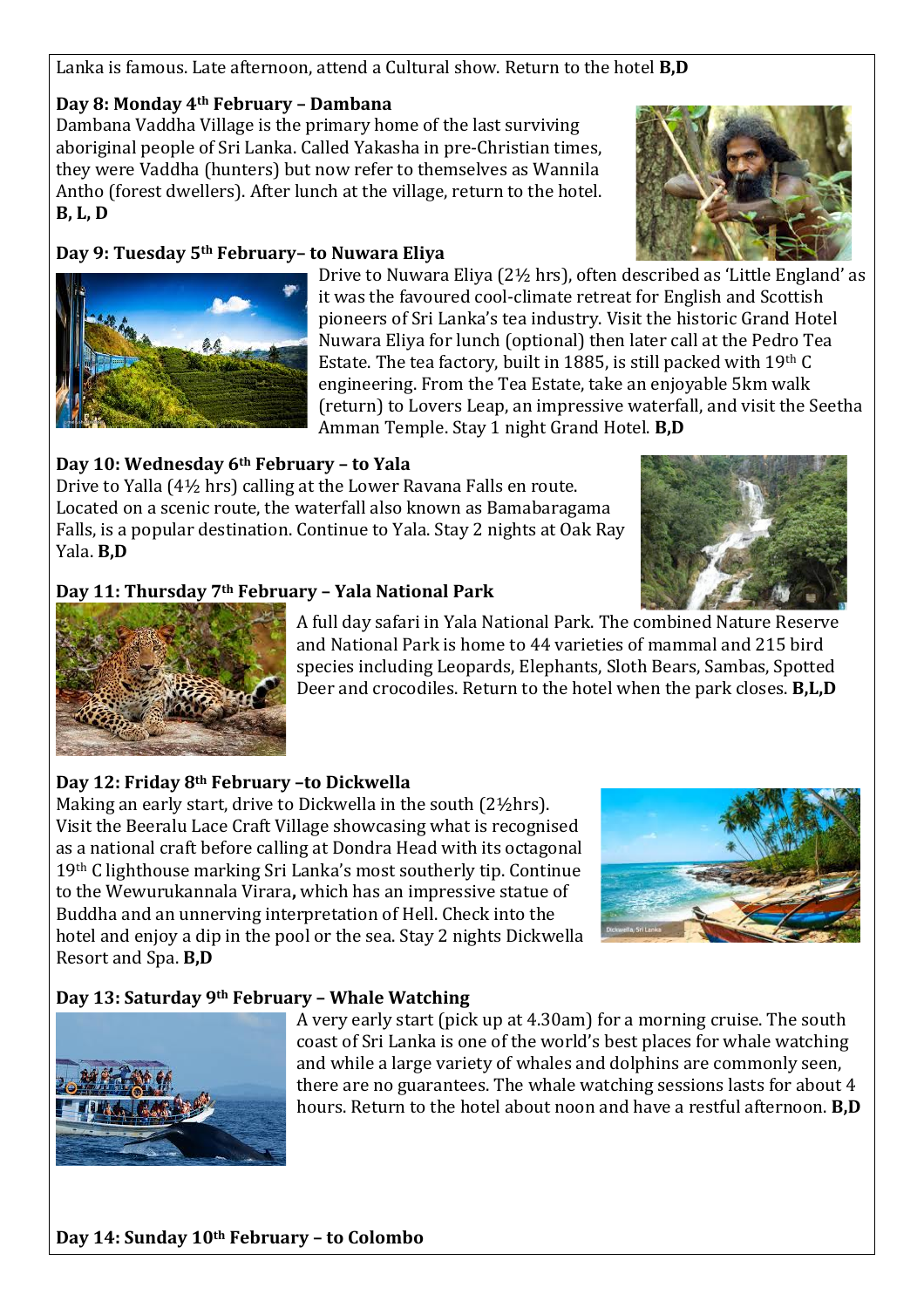Drive to Colombo, stopping at historic Galle on the way. Galle Fort was first built by the Portuguese in 1588 and was extensively fortified by the Dutch in the mid 1600s. It was declared a UNESCO World Heritage site in 1988 as it "illustrates the interaction of European architecture and South Asian traditions from the  $16<sup>th</sup>$  to the 19<sup>th</sup> centuries". Wander the cobblestoned streets and observe the Dutch influence. Continue to Colombo  $(1\frac{1}{2}$  hrs). Stay 1 night at Fairway Colombo. **B**





#### **Day 15: Monday 11th February – Colombo**

Commence a half day city tour that will include the Colombo Lighthouse, Galle Face Promenade, York Street, Slave Island area, the War Memorial, National Museum and more historic landmarks. There will be a late check out then the Sri Lanka section of the tour will conclude with a final dinner at a local restaurant before heading to the airport. **B.D** 

#### **Day 16: Tuesday 12th February – to Sydney via Kuala Lumpur**

Depart on MH 178 at 0.25 arriving in Kuala Lumpur at 06.40. Change to MH 141 departing 09.10, arriving Sydney 20.30.